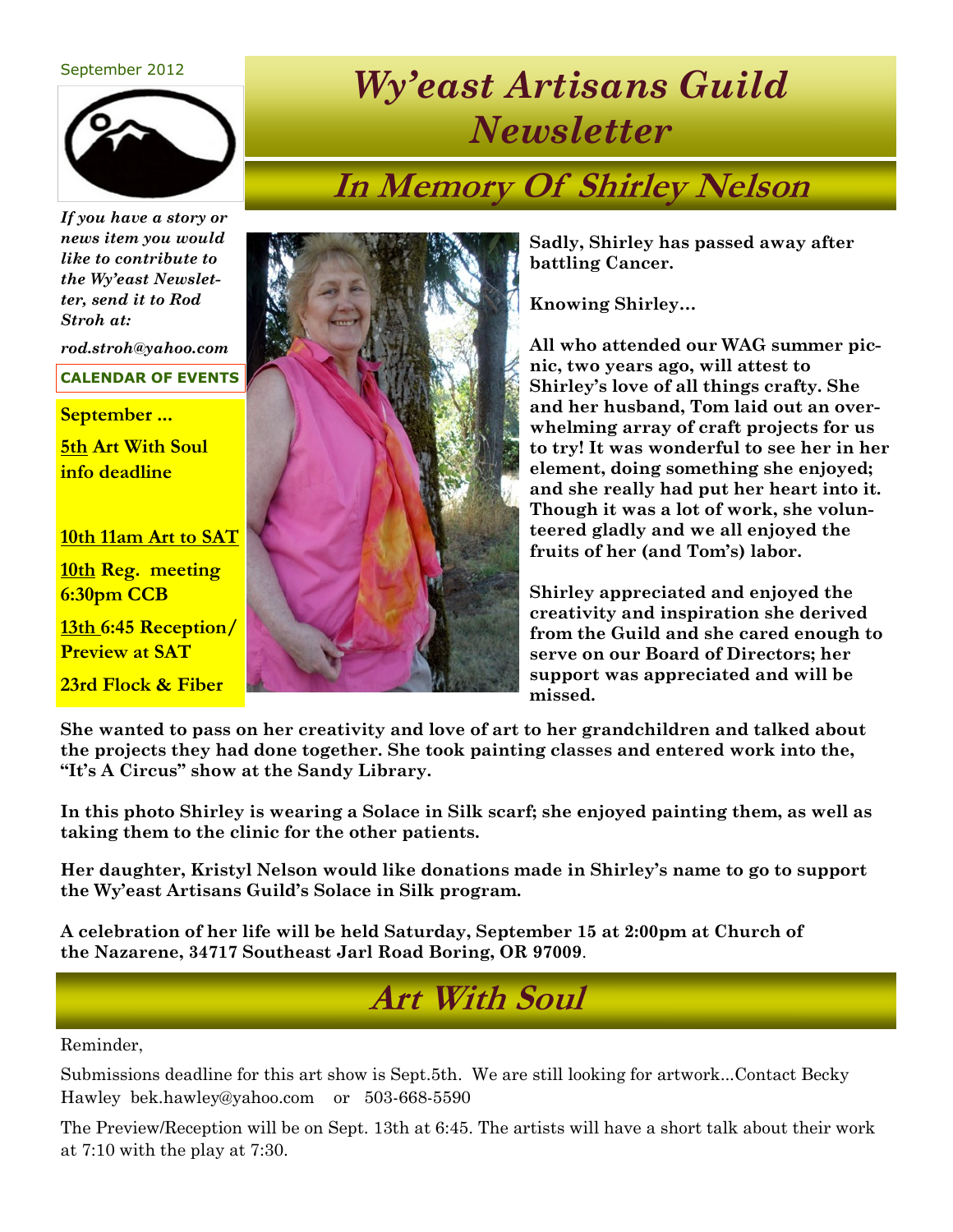### **See Waterfalls Through Artists Eyes...**



This years artist walk in the Columbia River Gorge, was attended by several WAG members and a number of photographers from the community; a dozen enthusiastic souls.

The group spent several hours exploring the 2.6 mile loop trail starting and ending at Horsetail Falls on old Highway 30.

Members not pictured: Kathryn & Gralof de Vries, Debi Vann and Becky Hawley

**Sitka Art Invitational**

From Carol Jones: Nov 10 and 11, from 10-4pm at Miller Hall, World Forestry Center in Portland, more than 450 works of art, by more than 150 NW artists can be viewed and enjoyed. Entry fee \$5, under 18, free…!

This link is to a map of murals, with descriptions, in Portland……

<http://www.muralsofportland.com/pics/muralmap.pdf>

## **Upcoming Art Show Themes**

**Themes have been chosen for the next art shows at the Sandy Actors Theatre!**

*Blythe Spirit... "Art With Soul"* Let these words make your imagination run wild... *Sept. 5 is the deadline for entry into this show.*

*Leading Ladies..."Not What It Seems"* Artwork should have a twist, something hidden, or something contradictory; make the viewer look closely and perhaps confuse them a bit. Op art or anything incongruous…

*The Last Romance..."Second Chances"* Recycled art made from; recycled material, a painting over an old painting, artwork with a pentimento (Look it up), or whatever you can come up with!

*The Mousetrap..."Mystery"* This is an open show... what will you enter? Who done it? You!

The Sunshine Boys..."That's Entertainment" Direct comments, inquiries & entries to: Becky Hawley bek . hawley@yahoo. com (503) 668-5590

**For your calendar, the preview/openings are: Sept 13, Nov 8, Feb 7, Apr 4 & May 30**